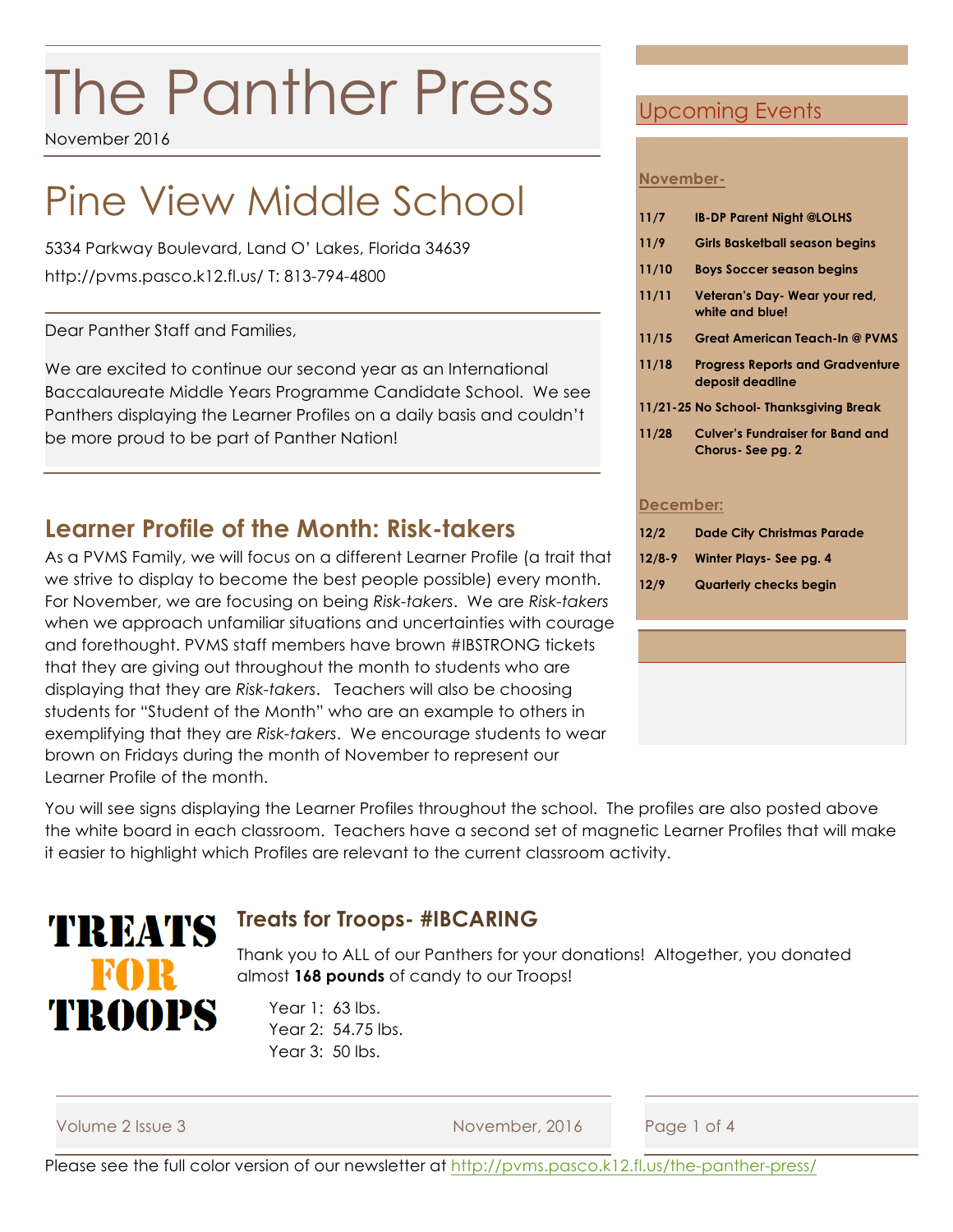### **What's going on at PVMS?**

#### **Year 3 End of Year Activities- Deadline to submit deposit is 11/18!**

It may seem early, but now is the time to begin thinking about the end of your child's middle school experience. We have several promotional activities planned. We will highlight details of the activities throughout the school year.

Thursday, May 18, 2017: Year 3 Dance Friday, May 19, 2017: Year 3 Universal Studios/Islands of Adventure's Gradventure Thursday, May 25, 2017: Year 3 Awards Thursday, May 25, 2017: Year 3 Lunch/Field Day

Payment Information/Forms: It is our goal to give every Year 3 student an opportunity to attend Gradventure. As a result, we have set up a very flexible payment system. Students may pay using the easy pay plan, or pay in full at any time until Friday, March 31st. All students with additional needs (regarding payments) are asked to see Mrs. Fuqua. Payments for the field trip will only be accepted on Fridays during A lunch in the Panther Pit. To reserve a ticket, students must return the attached permission slip/t-shirt order form, and an initial (\$20 to reserve a spot) or complete payment. Please make all checks and money orders payable to Pine View Middle School, and include your phone number and student number on the check. All information can be found on the PVMS website http://pvms.pasco.k12.fl.us/wpcontent/uploads/pvms/2016/10/Gradventure-Parent-Letter-.pdf



#### **Music Department Fundraiser at Culver's!**

Come out and support the PVMS Band and Chorus at Culver's on November 28<sup>th</sup> from 4-8pm on Sun Vista Dr. in Wesley Chapel. 10% of the proceeds will be given to the PVMS Music Department!

#### **Adventure Society is traveling to COSTA RICA!**

Join us in June 2017 for an exciting group trip to Costa Rica! We will be zip lining, white water rafting, kayaking, horseback riding, visiting waterfalls, volcanoes, hot springs, and even a local school. This adventure is an allinclusive trip with EF Tours for both students and adults.

For more information and pricing, see Ms. Arrington in room 710 or check out our tour website!

http://www.eftours.com/tour-website/1820347VJ



*Adventure Society is NOT a school or district affiliated group.*



#### **Birthday Fun!**

Do you want to celebrate a friend's birthday in a BIG way? During lunch, students are able to join the PVMS Administrators in the café singing a PVMS Panther version of "Happy Birthday" to a special friend that you choose. The birthday Panther will also be treated to a balloon and a treat from the café. The song, balloon and the treat are available for only \$5, which will be used with other Principal's Fundraiser money to buy needed items for the school that will make a direct impact on our students' education.

Volume 2 Issue 3 November, 2016 Page 2 of 4

Please see the full color version of our newsletter at http://pvms.pasco.k12.fl.us/the-panther-press/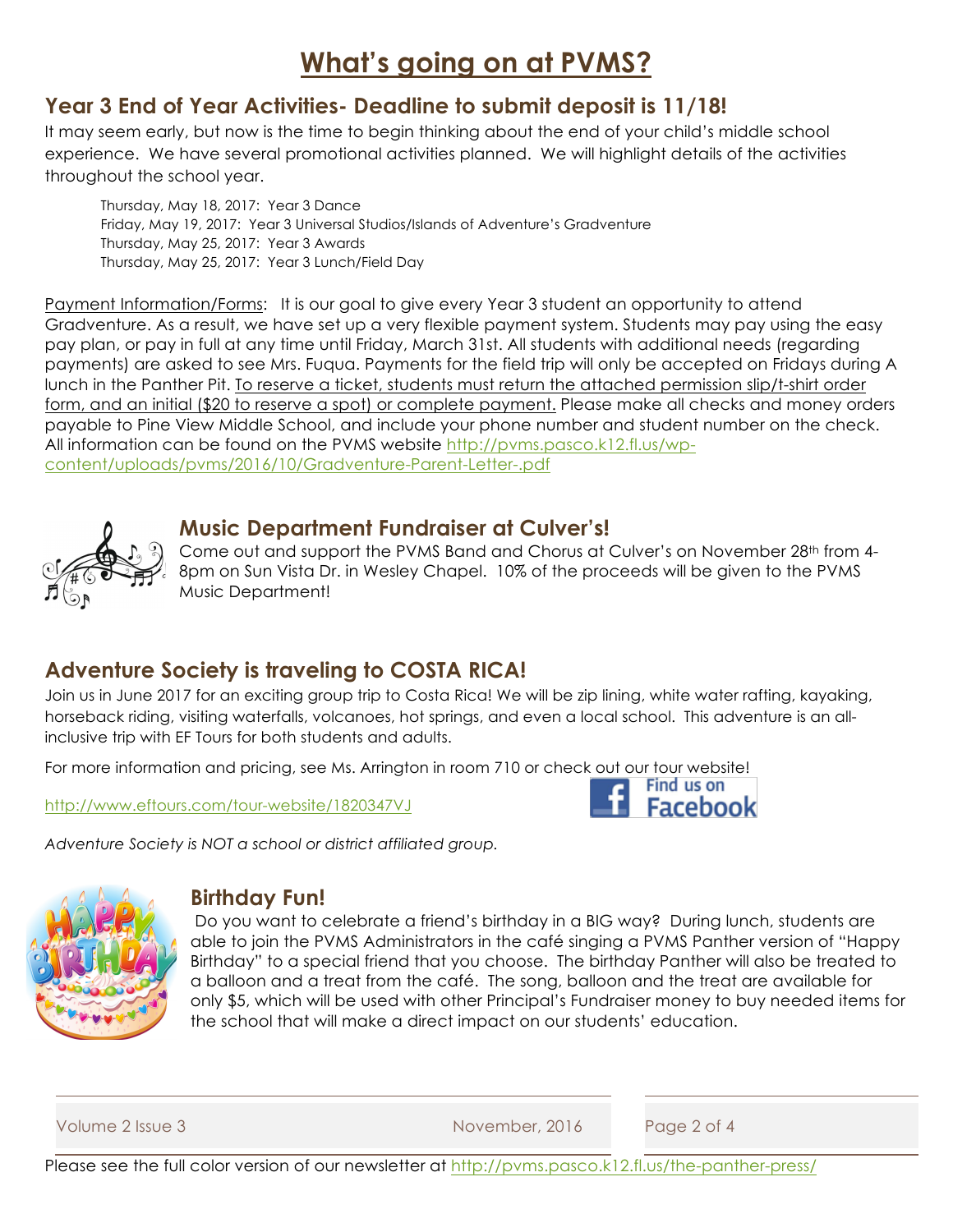#### **Winter Plays!**

The Winter Plays, Around the World in 8 Plays, will be December 8<sup>th</sup> and 9<sup>th</sup> at 6:30 PM, doors will open at 6:15. Tickets will be available from any theatre member or in Mrs. Holyoke's room (511). Advance Tickets will be reserved seats for \$5.00. Non-reserved Tickets will be \$3.00 and available at the door.



#### **Yearbooks**

Yearbooks ordered by December 22nd **at school** or by December 31st **online** are still \$30 As of January 1st 2017 yearbooks will be \$40. Order early and save \$10!

#### **After School Student Activities/Clubs**

Dance Team: Every Friday (except game weeks) in the café or gym ExploraVision Support: Every Tuesday and Wednesday from 3-4 in room 810 The Fellowship of Christian Students & Athletes Club: Every Monday and Friday from 7:50-8:20 in room 527 History Fair Support:Every Tuesday and Wednesday from 3-4 in room 808 Pep Band: Every Wednesday from 3-4 in the Band Room Play Practice: Every Tuesday and Thursday from 3-5 in room 511 **Thespians: First Friday of every month** 



#### **Take Stock in Children Scholarship**

Since 1997, Take Stock in Children, a program within the Pasco Education Foundation and supported by Pasco County Schools, has helped students from economically disadvantaged families achieve the goal of going to college. Awarded to Pasco County's undergraduates, the scholar's progress is continuously monitored through college.

To be considered for this scholarship opportunity (up to four years tuition paid), your child must meet the income eligibility requirements, agree to remain crime and drug free, and get good grades with good attendance. Up to two school reference forms are required. A mentor and a college readiness coach will be assigned.

The online application will be available on November 14, 2016 and closes on January 12, 2017. On November 14<sup>th</sup>, the application can be found at http://www.pascoeducationfoundation.org/students

Please review the requirements noted on the website carefully. If chosen, you will be asked for detailed documentation of income.

Scholarship opportunities available (all of which require the student to be eligible for free/reduced lunch status) are:

- Take Stock in Children- Year 3 students only (minimum 2.5 GPA)
- Take Stock in Children/ChairScholars-Year 3-10<sup>th</sup> grad students who have a documented physical disability or certain chronic diseases (minimum 2.5 GPA)

If you have any questions, please contact the Take Stock in Children Pasco County office at rheyser@pascoeducationfoundation.org or 813.794.2134.

```
Volume 2 Issue 3 November, 2016 Page 3 of 4
```
Please see the full color version of our newsletter at http://pvms.pasco.k12.fl.us/the-panther-press/